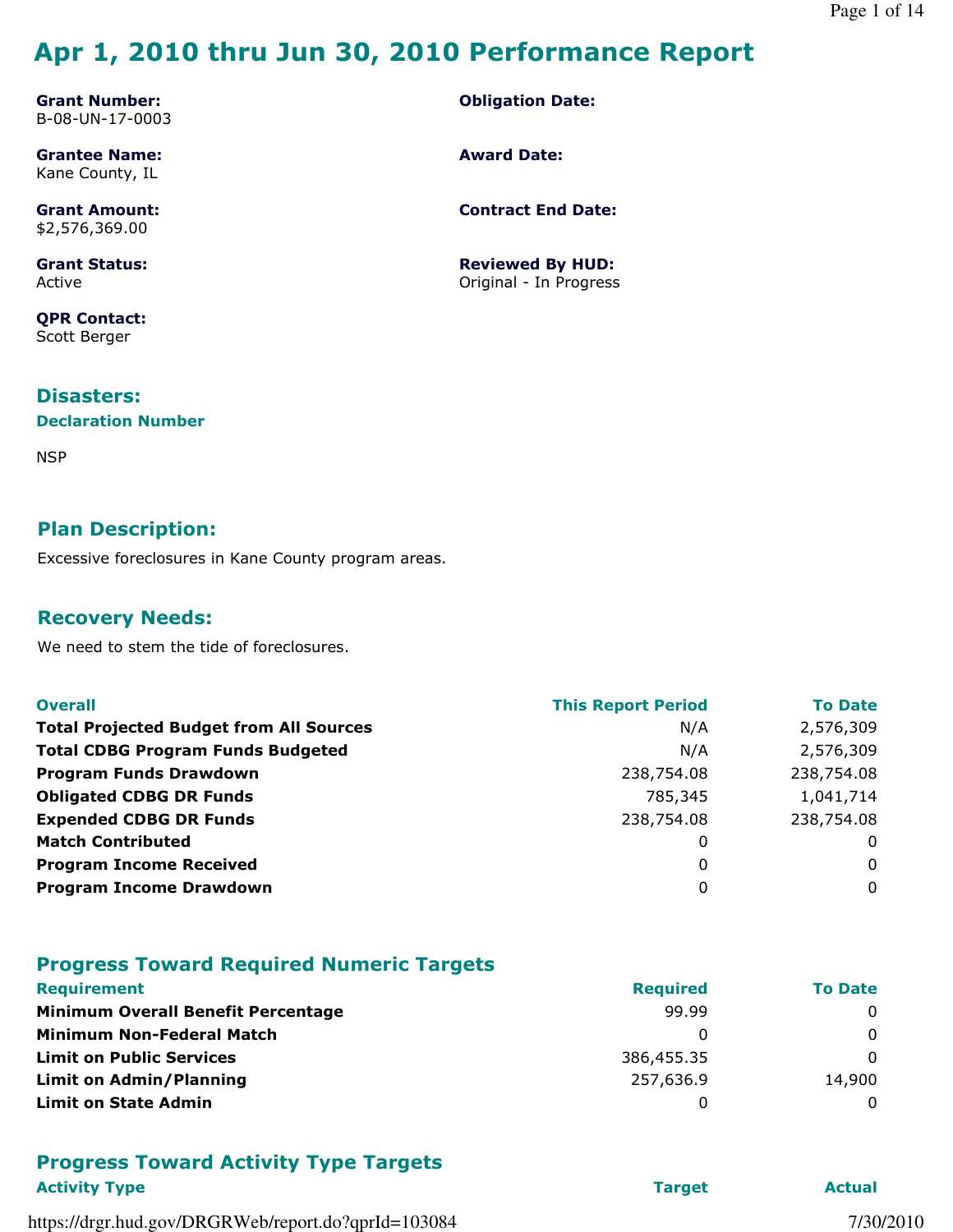#### Progress Toward National Objective Targets National Objective **Target Actual Actual** Actual Actual Actual Actual Actual Actual Actual Actual Actual Actual Actual Actual Actual Actual Actual Actual Actual Actual Actual Actual Actual Actual Actual Actual Actual Actua

NSP Only - LH - 25% Set-Aside 644,092.25 644,032

#### Overall Progress Narrative:

As of June 30, 2010 Kane County and its partners in the Neighborhood Stabilization Program completed the purchase of 3 of the projected 13 units under the Kane County Neighborhood Stabilization Program. Additionally on June 30th Kane County and its partners had submitted offers on 9 additional foreclosed properties within Kane County, of these 9 offers 4 had executed sales contracts and 4 had verbal acceptances of the offer. Rehabilitation of the recently purchased homes is set to begin in July 2010.

#### Project Summary

| <b>Project#, Project Title</b>      | <b>This Report Period</b>               | <b>To Date</b>                          |                                         |  |  |
|-------------------------------------|-----------------------------------------|-----------------------------------------|-----------------------------------------|--|--|
|                                     | <b>Program Funds</b><br><b>Drawdown</b> | <b>Project Funds</b><br><b>Budgeted</b> | <b>Program Funds</b><br><b>Drawdown</b> |  |  |
| 9999, Restricted Balance            | 0                                       | 0                                       | 0                                       |  |  |
| <b>NSP-01, Financing Mechanisms</b> | 0                                       | O                                       | $\Omega$                                |  |  |
| NSP-02, Purchase and Rehabilitation | 223,854.08                              | 2,318,733                               | 223,854.08                              |  |  |
| <b>NSP-04, Demolition</b>           | 0                                       | 0                                       | $\Omega$                                |  |  |
| NSP-05, Redevelopment               | 0                                       | O                                       | $\Omega$                                |  |  |
| NSP-06, Administration              | 14,900                                  | 257,636                                 | 14,900                                  |  |  |

#### Project/Activity Index:

| <b>Project #</b> | <b>Project Title</b>        | <b>Grantee Activity #</b><br><b>Activity Title</b>   |                                  |  |  |
|------------------|-----------------------------|------------------------------------------------------|----------------------------------|--|--|
| <b>NSP-06</b>    | Administration              | <b>County Administration</b><br>Administration       |                                  |  |  |
| <b>NSP-02</b>    | Purchase and Rehabilitation | CHAD-1-A<br>C.H,A,D, Acquisition                     |                                  |  |  |
|                  |                             | CHAD-1-R                                             | C.H.A.D. -- Rehabilitation       |  |  |
|                  |                             | DHA-1-A<br><b>DHA Management Inc. -- Acquisition</b> |                                  |  |  |
|                  |                             | $DHA-1-R$<br>DHA Management Inc. -- Rehab            |                                  |  |  |
|                  |                             | $MHL-1-A$<br>Mercy Housing Lakefront -- Acquisition  |                                  |  |  |
|                  |                             | $MHL-1-R$                                            | Mercy Housing Lakefront -- Rehab |  |  |
| <b>NSP-01</b>    | <b>Financing Mechanisms</b> |                                                      | No activities in this project    |  |  |
| 9999             | <b>Restricted Balance</b>   | No activities in this project                        |                                  |  |  |
| $NSP-04$         | Demolition                  | No activities in this project                        |                                  |  |  |
| <b>NSP-05</b>    | Redevelopment               |                                                      | No activities in this project    |  |  |

### Activities

Grantee Activity Number: Activity Title: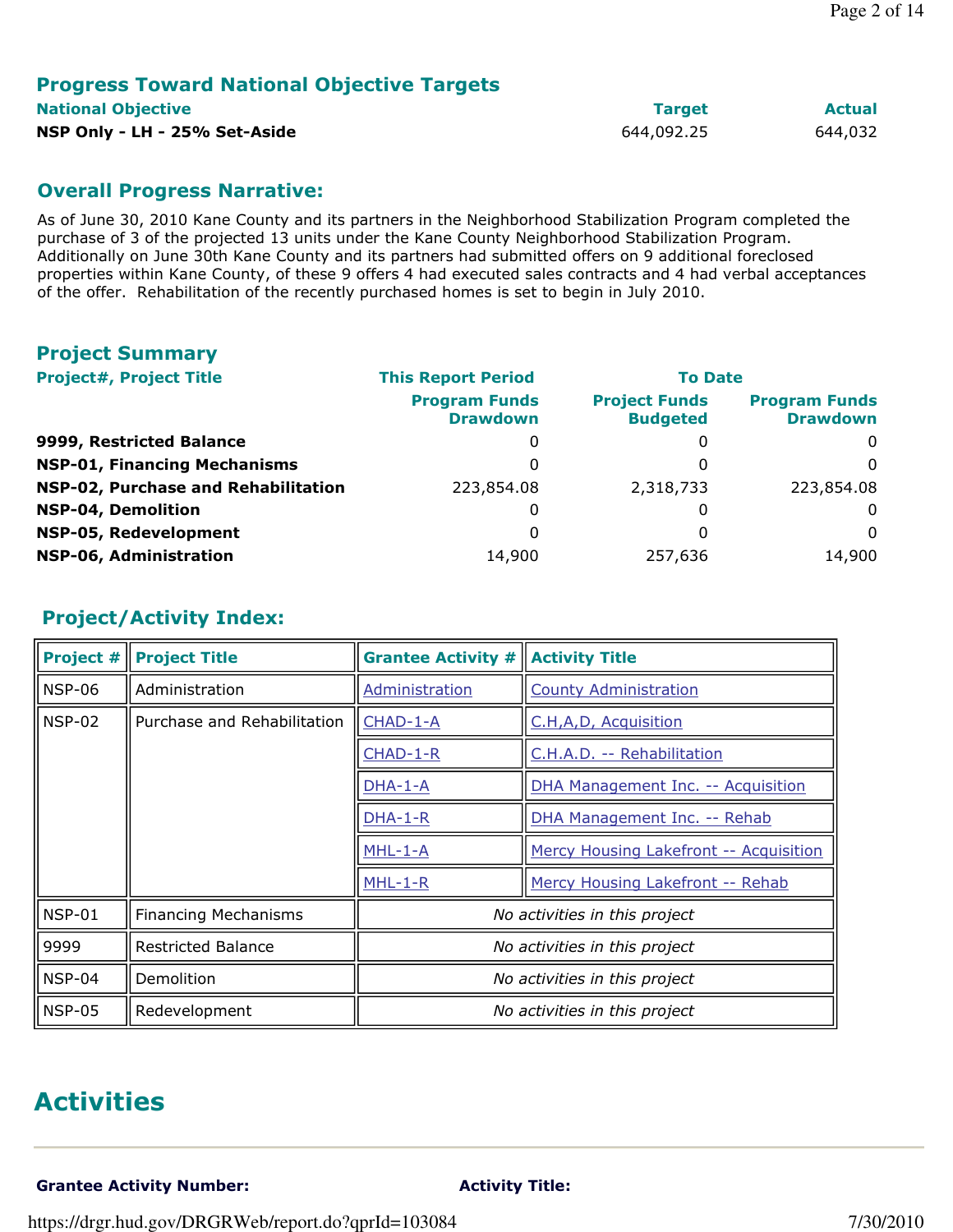Administration

Activity Category: Administration

Project Number: NSP-06

Projected Start Date: 03/31/2009

National Objective: N/A

Responsible Organization: Kane County

County Administration

Activity Status: Under Way

Project Title: Administration

Projected End Date: 03/31/2013

|                                                | Apr 1 thru Jun 30,<br>2010 | <b>To Date</b> |
|------------------------------------------------|----------------------------|----------------|
| <b>Total Projected Budget from All Sources</b> | N/A                        | 257,636        |
| <b>Total CDBG Program Funds Budgeted</b>       | N/A                        | 257,636        |
| <b>Program Funds Drawdown</b>                  | 14,900                     | 14,900         |
| <b>Obligated CDBG DR Funds</b>                 | 0                          | 256,369        |
| <b>Expended CDBG DR Funds</b>                  | 14,900                     | 14,900         |
| <b>Kane County</b>                             | 14900                      | 14900          |
| <b>Match Contributed</b>                       | 0                          | 0              |
| <b>Program Income Received</b>                 | 0                          | $\mathbf 0$    |
| <b>Program Income Drawdown</b>                 | 0                          | $\mathbf 0$    |

#### Performance Measures

|                               |     | <b>This Report Period</b> |       |     | <b>Cumulative Actual Total /</b><br><b>Expected</b> |              |  |
|-------------------------------|-----|---------------------------|-------|-----|-----------------------------------------------------|--------------|--|
|                               | Low | Mod                       | Total | Low | Mod                                                 | <b>Total</b> |  |
| No Performance Measures Found |     |                           |       |     |                                                     |              |  |

No Performance Measures Found

#### Activity Description:

Provide funds to cover expenses associated with administration of the NSP along with pre-award administrative costs from October 2008.

#### Location Description:

County-wide

#### Activity Progress Narrative:

# Activity Location:

No Activity Locations Found

Address City State Zip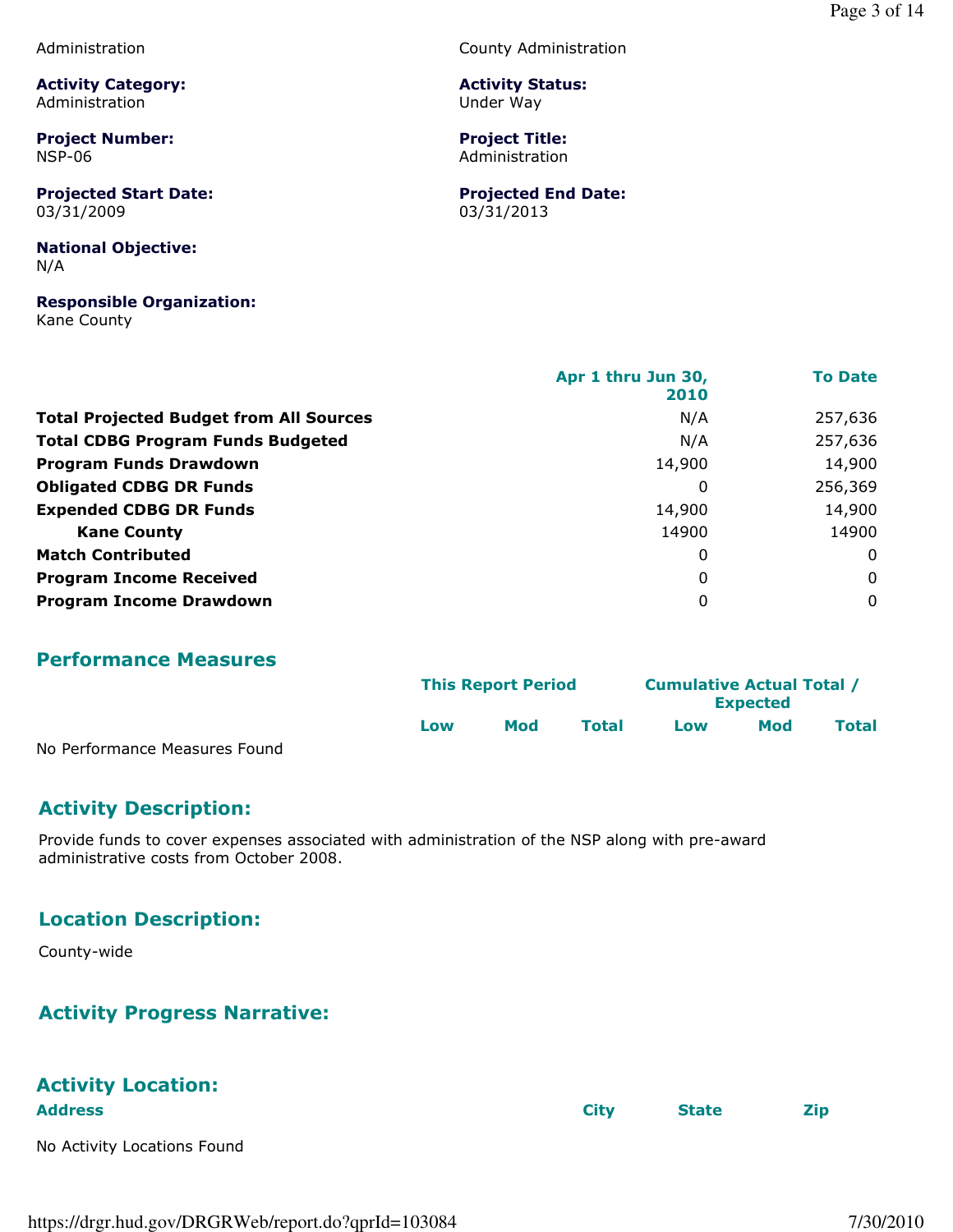#### Other Funding Sources Budgeted - Detail Match Sources Amount

No Other Match Funding Sources Found

#### Other Funding Sources Amount

Grantee Activity Number:

Activity Category: Acquisition - general

Project Number:

Projected Start Date:

CHAD-1-A

NSP-02

05/21/2010

No Other Funding Sources Found

Activity Title: C.H,A,D, Acquisition

Activity Status: Under Way

Project Title: Purchase and Rehabilitation

Projected End Date: 03/01/2013

National Objective: NSP Only - LH - 25% Set-Aside

#### Responsible Organization:

Community Housing Association of DuPage

|                                                | Apr 1 thru Jun 30,<br>2010 | <b>To Date</b> |
|------------------------------------------------|----------------------------|----------------|
| <b>Total Projected Budget from All Sources</b> | N/A                        | 420,000        |
| <b>Total CDBG Program Funds Budgeted</b>       | N/A                        | 420,000        |
| <b>Program Funds Drawdown</b>                  | 0                          | $\Omega$       |
| <b>Obligated CDBG DR Funds</b>                 | 131,325                    | 131,325        |
| <b>Expended CDBG DR Funds</b>                  | $\Omega$                   | 0              |
| <b>Community Housing Association of DuPage</b> | 0                          | 0              |
| <b>Match Contributed</b>                       | 0                          | $\Omega$       |
| <b>Program Income Received</b>                 | 0                          | 0              |
| <b>Program Income Drawdown</b>                 | 0                          | $\Omega$       |

#### Performance Measures

|                                  | <b>This Report Period</b> |              |       | <b>Cumulative Actual Total /</b><br><b>Expected</b> |            |       |
|----------------------------------|---------------------------|--------------|-------|-----------------------------------------------------|------------|-------|
|                                  | Low                       | Mod          | Total | Low                                                 | <b>Mod</b> | Total |
| # of Properties                  | 0                         | $\mathbf{0}$ | 0     | 0/0                                                 | 0/0        | 0/3   |
| # of housing units               | 0                         | 0            | 0     | 0/0                                                 | 0/0        | 0/3   |
| # of buildings (non-residential) | 0                         | $\mathbf{0}$ | 0     | 0/0                                                 | 0/0        | 0/0   |
| # of Households benefitting      | 0                         | $\mathbf{0}$ | 0     | 0/3                                                 | 0/0        | 0/3   |
| # of Persons benefitting         | 0                         | $\mathbf{0}$ | 0     | 0/12                                                | 0/0        | 0/12  |
| # of Permanent Jobs Created      | 0                         | $\mathbf{0}$ | 0     | 0/0                                                 | 0/0        | 0/0   |

https://drgr.hud.gov/DRGRWeb/report.do?qprId=103084 7/30/2010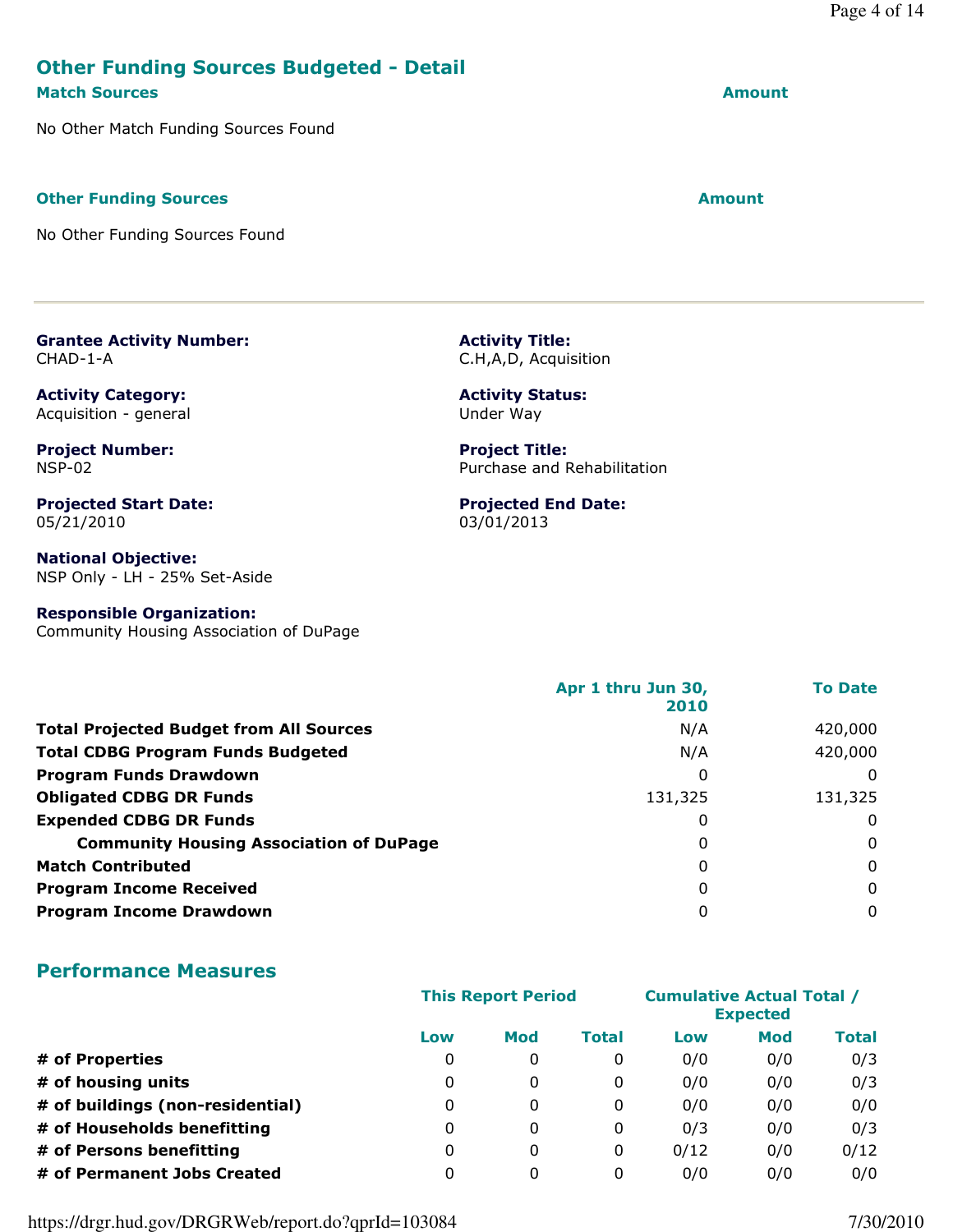| # of Parcels acquired by condemnation              | 0 |   | 0/0 | 0/0             | 0/0 |
|----------------------------------------------------|---|---|-----|-----------------|-----|
| # of Parcels acquired by admin<br>settlement       | 0 |   | 0/0 | 0/0             | 0/0 |
| # of Parcels acquired voluntarily                  | 0 |   | 0/0 | 0/0             | 0/3 |
| <b>Total acquisition compensation to</b><br>owners | 0 | 0 | 0/0 | $0/0$ 0/365,000 |     |

#### Activity Description:

CHAD will acquiring foreclosed properties with in the Villages of North Aurora and South Elign which Kane County has set as priority areas for NSP funds.

#### Location Description:

CHAD will acquiring foreclosed properties with in the Villages of North Aurora and South Elign which Kane County has set as priority areas for NSP funds.

#### Activity Progress Narrative:

As of June 30, 2010 Community Housing Association of DuPage had one executed sales contract and one verbal acceptance for properties that will meet the 50% set aside as required by the Neighborhood Stabilization Program. The closing of these is to be completed in mid to late July.

# Activity Location: Address City State Zip No Activity Locations Found Other Funding Sources Budgeted - Detail Match Sources **Amount Amount** No Other Match Funding Sources Found Other Funding Sources Amount No Other Funding Sources Found

Grantee Activity Number: CHAD-1-R

Activity Category: Rehabilitation/reconstruction of residential structures

Project Number: NSP-02

Projected Start Date: 05/21/2010

#### National Objective:

https://drgr.hud.gov/DRGRWeb/report.do?qprId=103084 7/30/2010

Activity Title: C.H.A.D. -- Rehabilitation

Activity Status: Under Way

Project Title: Purchase and Rehabilitation

Projected End Date: 03/01/2013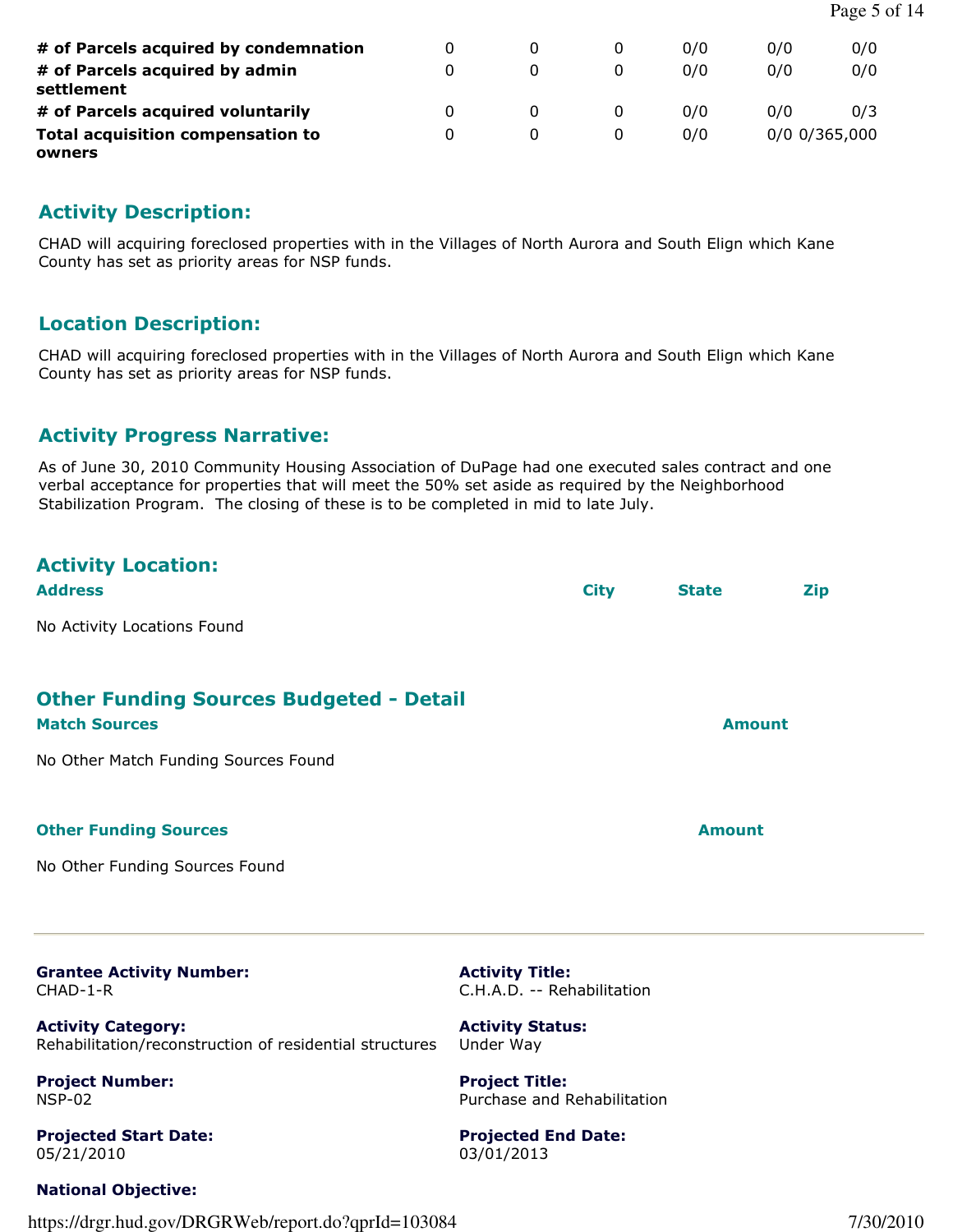#### NSP Only - LH - 25% Set-Aside

#### Responsible Organization:

Community Housing Association of DuPage

|                                                | Apr 1 thru Jun 30,<br>2010 | <b>To Date</b> |
|------------------------------------------------|----------------------------|----------------|
| <b>Total Projected Budget from All Sources</b> | N/A                        | 224,032        |
| <b>Total CDBG Program Funds Budgeted</b>       | N/A                        | 224,032        |
| <b>Program Funds Drawdown</b>                  | 0                          | 0              |
| <b>Obligated CDBG DR Funds</b>                 | 0                          | 0              |
| <b>Expended CDBG DR Funds</b>                  | 0                          | 0              |
| <b>Community Housing Association of DuPage</b> | 0                          | $\Omega$       |
| <b>Match Contributed</b>                       | 0                          | $\mathbf{0}$   |
| <b>Program Income Received</b>                 | 0                          | $\Omega$       |
| <b>Program Income Drawdown</b>                 | 0                          | $\Omega$       |

#### Performance Measures

|                                                       | <b>This Report Period</b> |                  |              | <b>Cumulative Actual Total /</b> | <b>Expected</b> |              |
|-------------------------------------------------------|---------------------------|------------------|--------------|----------------------------------|-----------------|--------------|
|                                                       | Low                       | <b>Mod</b>       | <b>Total</b> | Low                              | <b>Mod</b>      | <b>Total</b> |
| # of Properties                                       | $\mathbf{0}$              | 0                | $\Omega$     | 0/0                              | 0/0             | 0/3          |
| # of housing units                                    | 0                         | 0                | 0            | 0/0                              | 0/0             | 0/3          |
| # of Households benefitting                           | 0                         | 0                | $\mathbf{0}$ | 0/3                              | 0/0             | 0/3          |
| #Energy Star Replacement Windows                      | 0                         | $\mathbf 0$      | $\mathbf{0}$ | 0/0                              | 0/0             | 0/3          |
| #Additional Attic/Roof Insulation                     | 0                         | 0                | $\mathbf{0}$ | 0/0                              | 0/0             | 0/3          |
| #High efficiency heating plants                       | 0                         | $\mathbf{0}$     | $\mathbf{0}$ | 0/0                              | 0/0             | 0/3          |
| #Efficient AC added/replaced                          | 0                         | $\mathbf 0$      | $\mathbf{0}$ | 0/0                              | 0/0             | 0/3          |
| #Replaced thermostats                                 | 0                         | $\boldsymbol{0}$ | 0            | 0/0                              | 0/0             | 0/3          |
| #Replaced hot water heaters                           | 0                         | 0                | $\mathbf{0}$ | 0/0                              | 0/0             | 0/3          |
| #Light Fixtures (indoors) replaced                    | 0                         | 0                | $\mathbf{0}$ | 0/0                              | 0/0             | 0/0          |
| #Light fixtures (outdoors) replaced                   | 0                         | 0                | $\mathbf{0}$ | 0/0                              | 0/0             | 0/0          |
| #Refrigerators replaced                               | 0                         | 0                | $\Omega$     | 0/0                              | 0/0             | 0/3          |
| #Clothes washers replaced                             | 0                         | $\mathbf 0$      | $\mathbf{0}$ | 0/0                              | 0/0             | 0/0          |
| #Dishwashers replaced                                 | 0                         | $\pmb{0}$        | 0            | 0/0                              | 0/0             | 0/3          |
| #Units with solar panels                              | 0                         | 0                | $\mathbf{0}$ | 0/0                              | 0/0             | 0/0          |
| #Low flow toilets                                     | 0                         | $\pmb{0}$        | $\mathbf{0}$ | 0/0                              | 0/0             | 0/3          |
| #Low flow showerheads                                 | 0                         | 0                | $\mathbf{0}$ | 0/0                              | 0/0             | 0/3          |
| #Units with bus/rail access                           | 0                         | 0                | 0            | 0/0                              | 0/0             | 0/0          |
| #Units exceeding Energy Star                          | 0                         | $\mathbf 0$      | $\mathbf{0}$ | 0/0                              | 0/0             | 0/0          |
| #Sites re-used                                        | $\mathbf{0}$              | 0                | 0            | 0/0                              | 0/0             | 0/3          |
| #Units deconstructed                                  | 0                         | 0                | $\mathbf{0}$ | 0/0                              | 0/0             | 0/0          |
| #Units - other green                                  | 0                         | 0                | $\mathbf{0}$ | 0/0                              | 0/0             | 0/0          |
| <b>Activity funds eligible for DREF (Ike</b><br>Only) | 0                         | 0                | 0            | 0/0                              | 0/0             | 0/0          |

#### Activity Description:

CHAD will rehabing foreclosed properties with in the Villages of North Aurora and South Elign which Kane County has set as priority areas for NSP funds.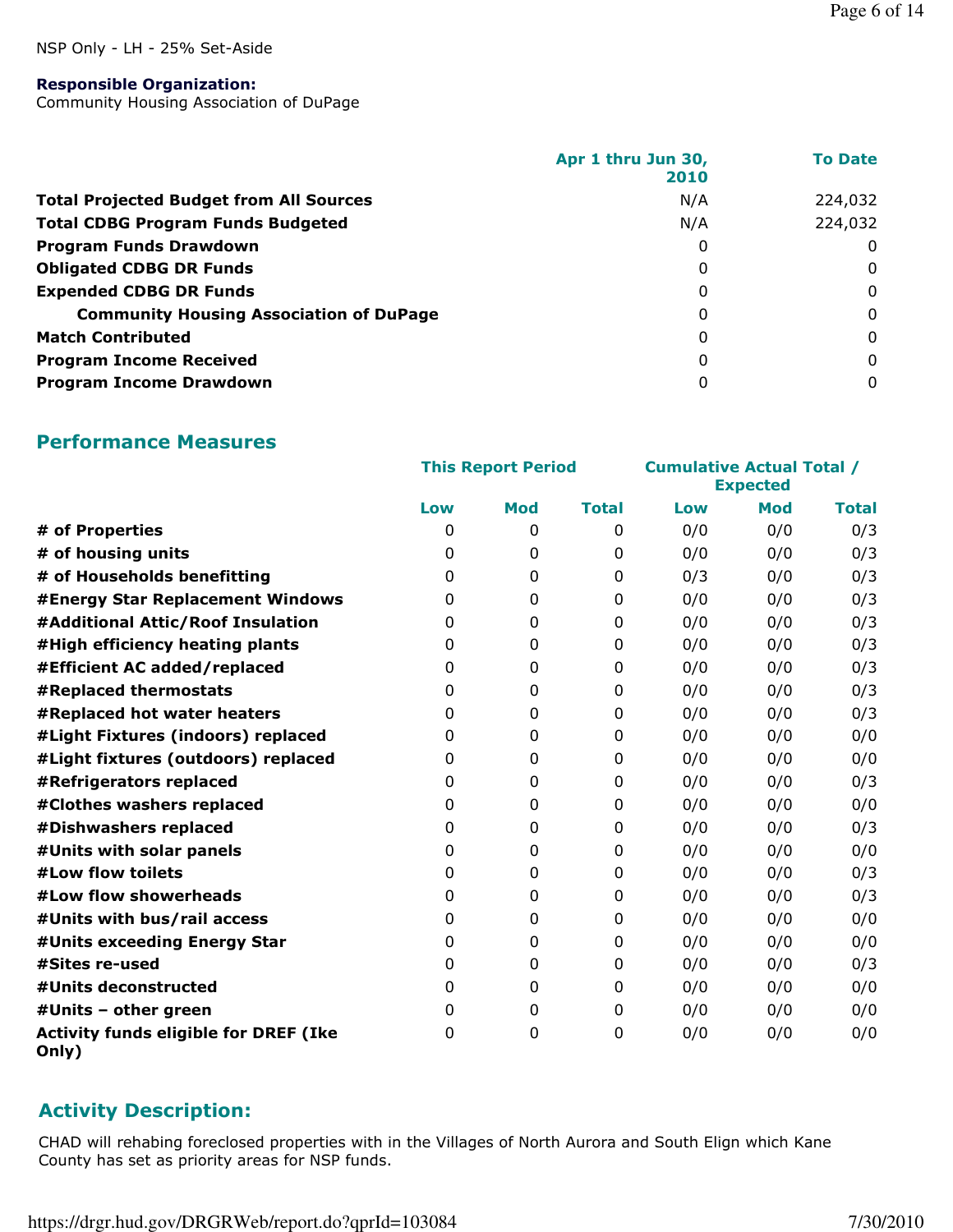### Location Description:

CHAD will rehabing foreclosed properties with in the Villages of North Aurora and South Elign which Kane County has set as priority areas for NSP funds.

#### Activity Progress Narrative:

As of June 30, 2010 Community Housing Association of DuPage had one executed sales contract and one verbal acceptance for properties that will meet the 50% set aside as required by the Neighborhood Stabilization Program. The closing of these is to be completed in mid to late July with rehabilitation to be started shortly after purchase.

| <b>Activity Location:</b><br><b>Address</b>                            |                                                              | <b>City</b> | <b>State</b>  | <b>Zip</b> |
|------------------------------------------------------------------------|--------------------------------------------------------------|-------------|---------------|------------|
| No Activity Locations Found                                            |                                                              |             |               |            |
| <b>Other Funding Sources Budgeted - Detail</b><br><b>Match Sources</b> |                                                              |             | <b>Amount</b> |            |
| No Other Match Funding Sources Found                                   |                                                              |             |               |            |
| <b>Other Funding Sources</b>                                           |                                                              |             | <b>Amount</b> |            |
| No Other Funding Sources Found                                         |                                                              |             |               |            |
| <b>Grantee Activity Number:</b><br>DHA-1-A                             | <b>Activity Title:</b><br>DHA Management Inc. -- Acquisition |             |               |            |
| <b>Activity Category:</b><br>Acquisition - general                     | <b>Activity Status:</b><br>Under Way                         |             |               |            |
|                                                                        |                                                              |             |               |            |

Project Number: NSP-02

Projected Start Date: 05/10/2010

National Objective: NSP Only - LMMI

Responsible Organization: DHA Management, Inc.

Project Title: Purchase and Rehabilitation

#### Projected End Date: 03/01/2013

|                                                | Apr 1 thru Jun 30,<br>2010 | <b>To Date</b> |
|------------------------------------------------|----------------------------|----------------|
| <b>Total Projected Budget from All Sources</b> | N/A                        | 295,000        |
| <b>Total CDBG Program Funds Budgeted</b>       | N/A                        | 295,000        |
| Program Funds Drawdown                         | 134,223.54                 | 134,223.54     |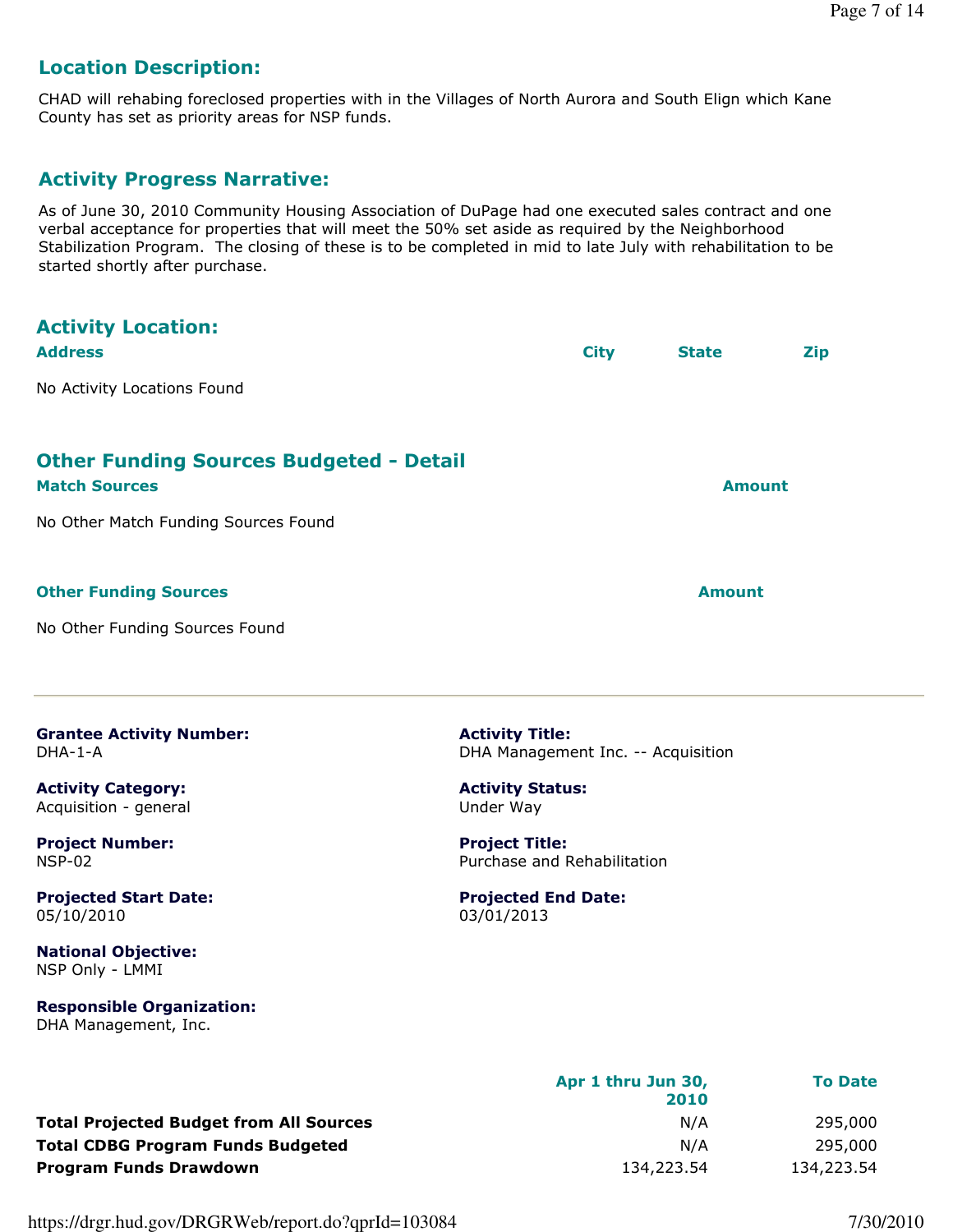|                                |            | Page 8 of 14 |
|--------------------------------|------------|--------------|
| <b>Obligated CDBG DR Funds</b> | 134,223.54 | 134,223.54   |
| <b>Expended CDBG DR Funds</b>  | 134,223.54 | 134,223.54   |
| <b>DHA Management, Inc.</b>    | 134223.54  | 134223.54    |
| <b>Match Contributed</b>       | 0          | 0            |
| <b>Program Income Received</b> | 0          | 0            |
| <b>Program Income Drawdown</b> | 0          | 0            |

#### Performance Measures

|                                                    | <b>This Report Period</b> |              |              |     | <b>Cumulative Actual Total /</b> |                     |
|----------------------------------------------------|---------------------------|--------------|--------------|-----|----------------------------------|---------------------|
|                                                    | Low                       | Mod          | <b>Total</b> | Low | Mod                              | <b>Total</b>        |
| # of Properties                                    | 0                         | 0            | 1            | 0/0 | 0/0                              | 1/2                 |
| # of housing units                                 | 0                         | 0            | 1            | 0/0 | 0/0                              | 1/2                 |
| # of buildings (non-residential)                   | 0                         | 0            | 0            | 0/0 | 0/0                              | 0/0                 |
| # of Households benefitting                        | 0                         | $\mathbf{0}$ | 0            | 0/0 | 0/2                              | 0/2                 |
| # of Persons benefitting                           | 0                         | $\mathbf{0}$ | 0            | 0/0 | 0/8                              | 0/8                 |
| # of Permanent Jobs Created                        | 0                         | $\mathbf{0}$ | 0            | 0/0 | 0/0                              | 0/0                 |
| # of Parcels acquired by<br>condemnation           | $\mathbf{0}$              | $\Omega$     | 0            | 0/0 | 0/0                              | 0/0                 |
| # of Parcels acquired by admin<br>settlement       | 0                         | $\mathbf{0}$ | 0            | 0/0 | 0/0                              | 0/0                 |
| # of Parcels acquired voluntarily                  | 0                         | $\mathbf{0}$ |              | 0/0 | 0/0                              | 1/2                 |
| <b>Total acquisition compensation to</b><br>owners | 0                         | 0            | 119,900      | 0/0 |                                  | 0/0 119,900/259,000 |

#### Activity Description:

DHA Management Inc will acquiring foreclosed properties with in theCity of St. Charles, the Village of North Aurora and Village of South Elign which Kane County has set as priority areas for NSP funds.

#### Location Description:

DHA Management Inc will acquiring foreclosed properties with in theCity of St. Charles, the Village of North Aurora and Village of South Elign which Kane County has set as priority areas for NSP funds.

#### Activity Progress Narrative:

As of June 30, 2010 DHA Management Inc. completed the purchase of 1 of the projected 2 units under the Kane County Neighborhood Stablization Program.

#### Activity Location:

| <b>Address</b>  | Citv        | <b>State</b> | <b>Zip</b> |
|-----------------|-------------|--------------|------------|
| 256 Plum Street | South Elgin | ΝA           | 60177      |

#### Other Funding Sources Budgeted - Detail Match Sources Amount

No Other Match Funding Sources Found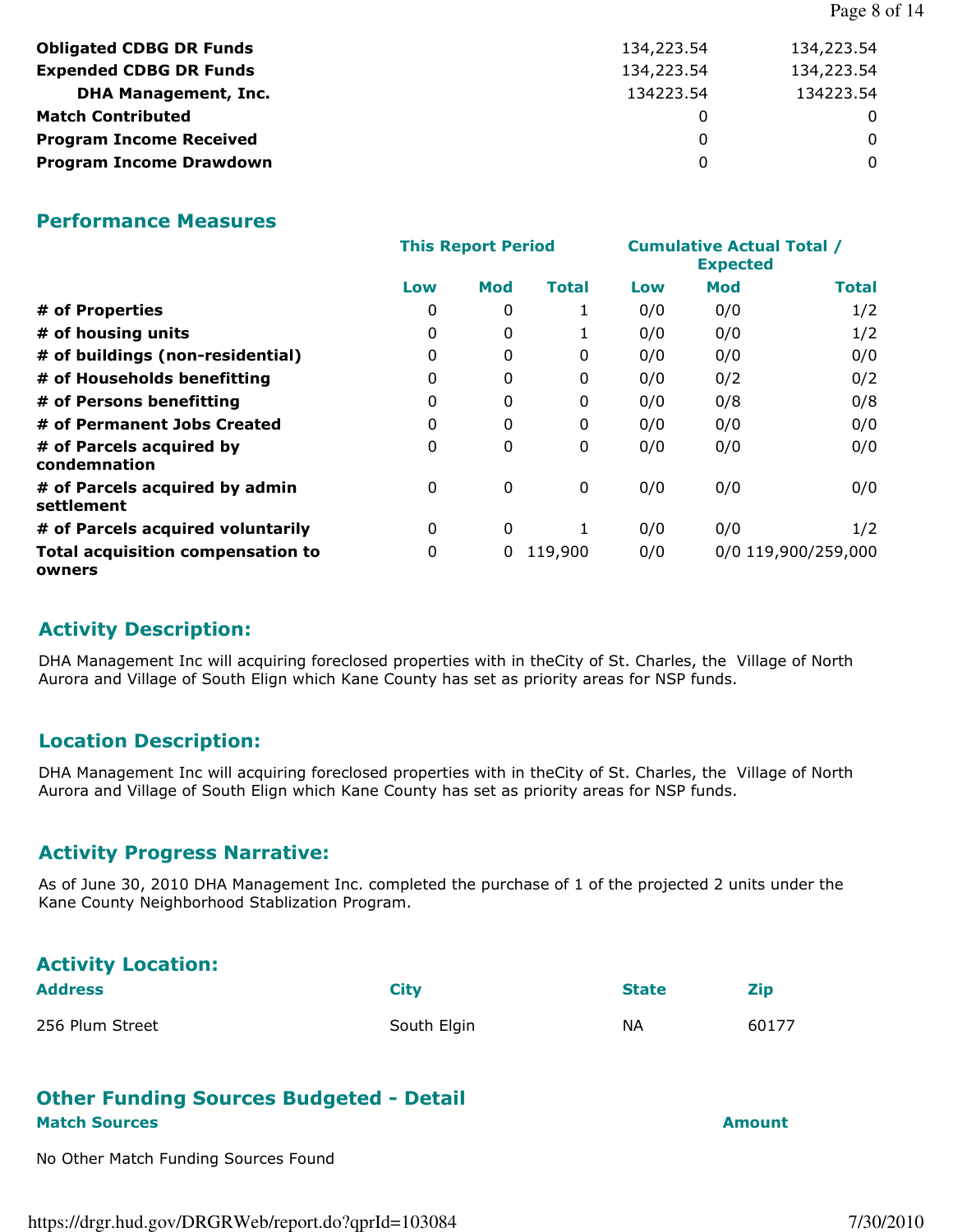#### Page 9 of 14

#### Other Funding Sources Amount

No Other Funding Sources Found

#### Grantee Activity Number: DHA-1-R

Activity Category: Rehabilitation/reconstruction of residential structures

Project Number: NSP-02

Projected Start Date: 05/10/2010

National Objective: NSP Only - LMMI

#### Responsible Organization: DHA Management, Inc.

Activity Title: DHA Management Inc. -- Rehab

#### Activity Status: Under Way

Project Title: Purchase and Rehabilitation

#### Projected End Date: 03/01/2013

|                                                | Apr 1 thru Jun 30,<br>2010 | <b>To Date</b> |
|------------------------------------------------|----------------------------|----------------|
| <b>Total Projected Budget from All Sources</b> | N/A                        | 131,200        |
| <b>Total CDBG Program Funds Budgeted</b>       | N/A                        | 131,200        |
| <b>Program Funds Drawdown</b>                  | 0                          | 0              |
| <b>Obligated CDBG DR Funds</b>                 | 103,133.46                 | 103,133.46     |
| <b>Expended CDBG DR Funds</b>                  | 0                          | 0              |
| <b>DHA Management, Inc.</b>                    | 0                          | 0              |
| <b>Match Contributed</b>                       | 0                          | $\Omega$       |
| <b>Program Income Received</b>                 | 0                          | 0              |
| <b>Program Income Drawdown</b>                 | 0                          | $\Omega$       |

#### Performance Measures

|                                     | <b>This Report Period</b> |              |          | <b>Cumulative Actual Total /</b><br><b>Expected</b> |            |              |
|-------------------------------------|---------------------------|--------------|----------|-----------------------------------------------------|------------|--------------|
|                                     | Low                       | Mod          | Total    | Low                                                 | <b>Mod</b> | <b>Total</b> |
| # of Properties                     | 0                         | 0            |          | 0/0                                                 | 0/0        | 1/2          |
| # of housing units                  | 0                         | 0            |          | 0/0                                                 | 0/0        | 1/2          |
| # of Households benefitting         | 0                         | 0            | 0        | 0/0                                                 | 0/2        | 0/2          |
| #Energy Star Replacement Windows    | 0                         | 0            | 0        | 0/0                                                 | 0/0        | 0/2          |
| #Additional Attic/Roof Insulation   | 0                         | 0            | 0        | 0/0                                                 | 0/0        | 0/0          |
| #High efficiency heating plants     | 0                         | 0            | 0        | 0/0                                                 | 0/0        | 0/2          |
| #Efficient AC added/replaced        | 0                         | 0            | 0        | 0/0                                                 | 0/0        | 0/0          |
| #Replaced thermostats               | 0                         | $\mathbf{0}$ | $\Omega$ | 0/0                                                 | 0/0        | 0/0          |
| #Replaced hot water heaters         | 0                         | 0            | 0        | 0/0                                                 | 0/0        | 0/2          |
| #Light Fixtures (indoors) replaced  | 0                         | 0            | 0        | 0/0                                                 | 0/0        | 0/0          |
| #Light fixtures (outdoors) replaced | 0                         | 0            | 0        | 0/0                                                 | 0/0        | 0/0          |
| #Refrigerators replaced             | 0                         | 0            | 0        | 0/0                                                 | 0/0        | 0/2          |

https://drgr.hud.gov/DRGRWeb/report.do?qprId=103084 7/30/2010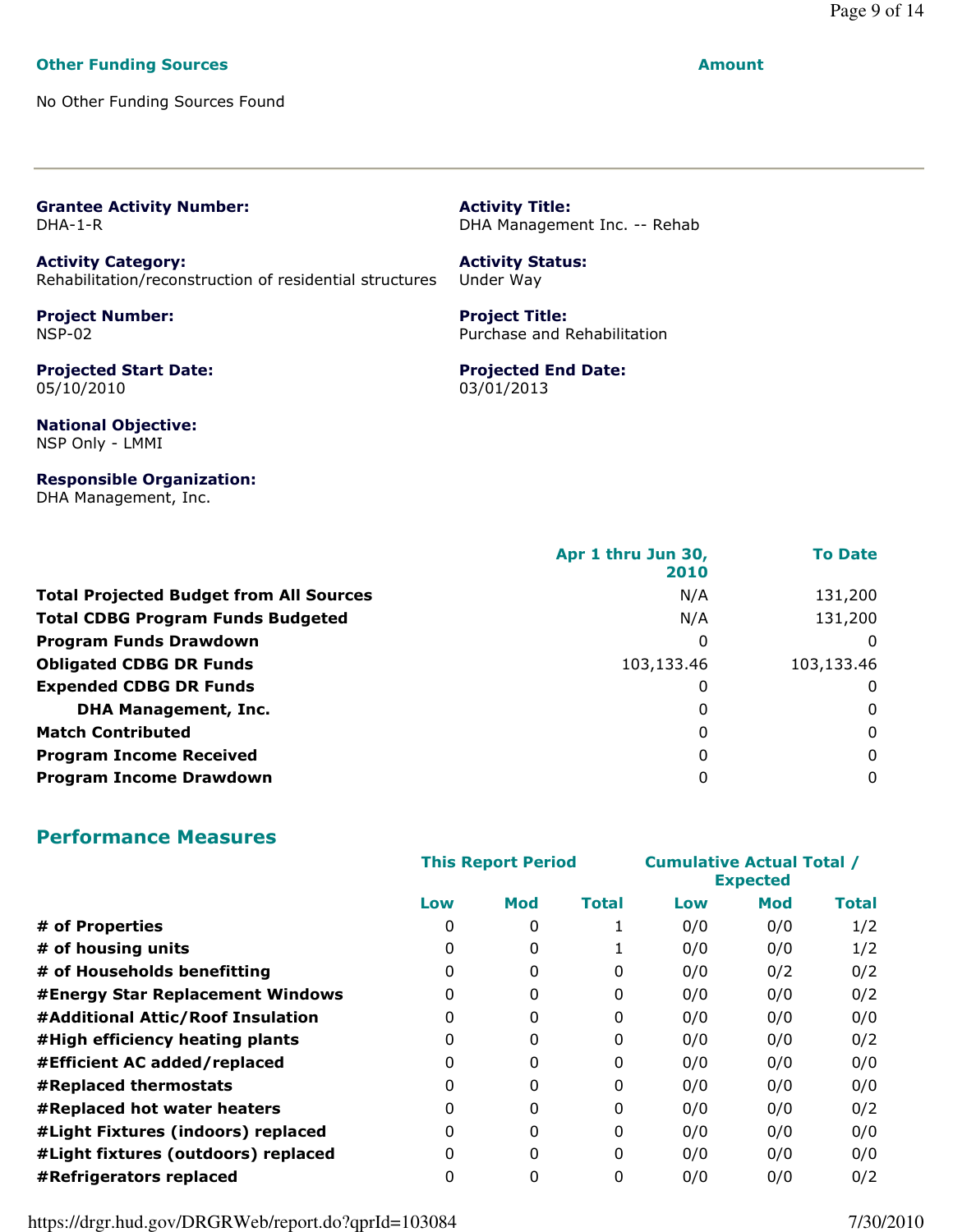| Page 10 of 14 |  |  |  |
|---------------|--|--|--|
|---------------|--|--|--|

| #Clothes washers replaced                             | 0        | 0 | 0 | 0/0 | 0/0 | 0/0 |
|-------------------------------------------------------|----------|---|---|-----|-----|-----|
| #Dishwashers replaced                                 | 0        | 0 | 0 | 0/0 | 0/0 | 0/2 |
| #Units with solar panels                              | 0        | 0 | 0 | 0/0 | 0/0 | 0/0 |
| #Low flow toilets                                     | 0        | 0 | 0 | 0/0 | 0/0 | 0/2 |
| #Low flow showerheads                                 | 0        | 0 | 0 | 0/0 | 0/0 | 0/0 |
| #Units with bus/rail access                           | 0        | 0 | 0 | 0/0 | 0/0 | 0/0 |
| #Units exceeding Energy Star                          | 0        | 0 | 0 | 0/0 | 0/0 | 0/0 |
| #Sites re-used                                        | $\Omega$ | 0 | 0 | 0/0 | 0/0 | 0/2 |
| #Units deconstructed                                  | 0        | 0 | 0 | 0/0 | 0/0 | 0/0 |
| $#$ Units – other green                               | 0        | 0 | 0 | 0/0 | 0/0 | 0/0 |
| <b>Activity funds eligible for DREF (Ike</b><br>Only) | 0        | 0 | 0 | 0/0 | 0/0 | 0/0 |

#### Activity Description:

DHA Management Inc will rehab foreclosed properties with in theCity of St. Charles, the Village of North Aurora and Village of South Elign which Kane County has set as priority areas for NSP funds.

#### Location Description:

DHA Management Inc will rehab foreclosed properties with in theCity of St. Charles, the Village of North Aurora and Village of South Elign which Kane County has set as priority areas for NSP funds.

#### Activity Progress Narrative:

As of June 30, 2010 DHA Management Inc. completed the purchase of 1 of the projected 2 units under the Kane County Neighborhood Stabilization Program. Because of the extensive rehabilitation needed on this unit, plans are being drawn up in early July for city approval and work is to begin in late July.

| <b>Activity Location:</b><br><b>Address</b>                            | <b>City</b> | <b>State</b> | <b>Zip</b>    |
|------------------------------------------------------------------------|-------------|--------------|---------------|
| 256 Plum Street                                                        | South Elgin | NA.          | 60177         |
| <b>Other Funding Sources Budgeted - Detail</b><br><b>Match Sources</b> |             |              | <b>Amount</b> |
| No Other Match Funding Sources Found                                   |             |              |               |
| <b>Other Funding Sources</b><br>No Other Funding Sources Found         |             |              | <b>Amount</b> |
|                                                                        |             |              |               |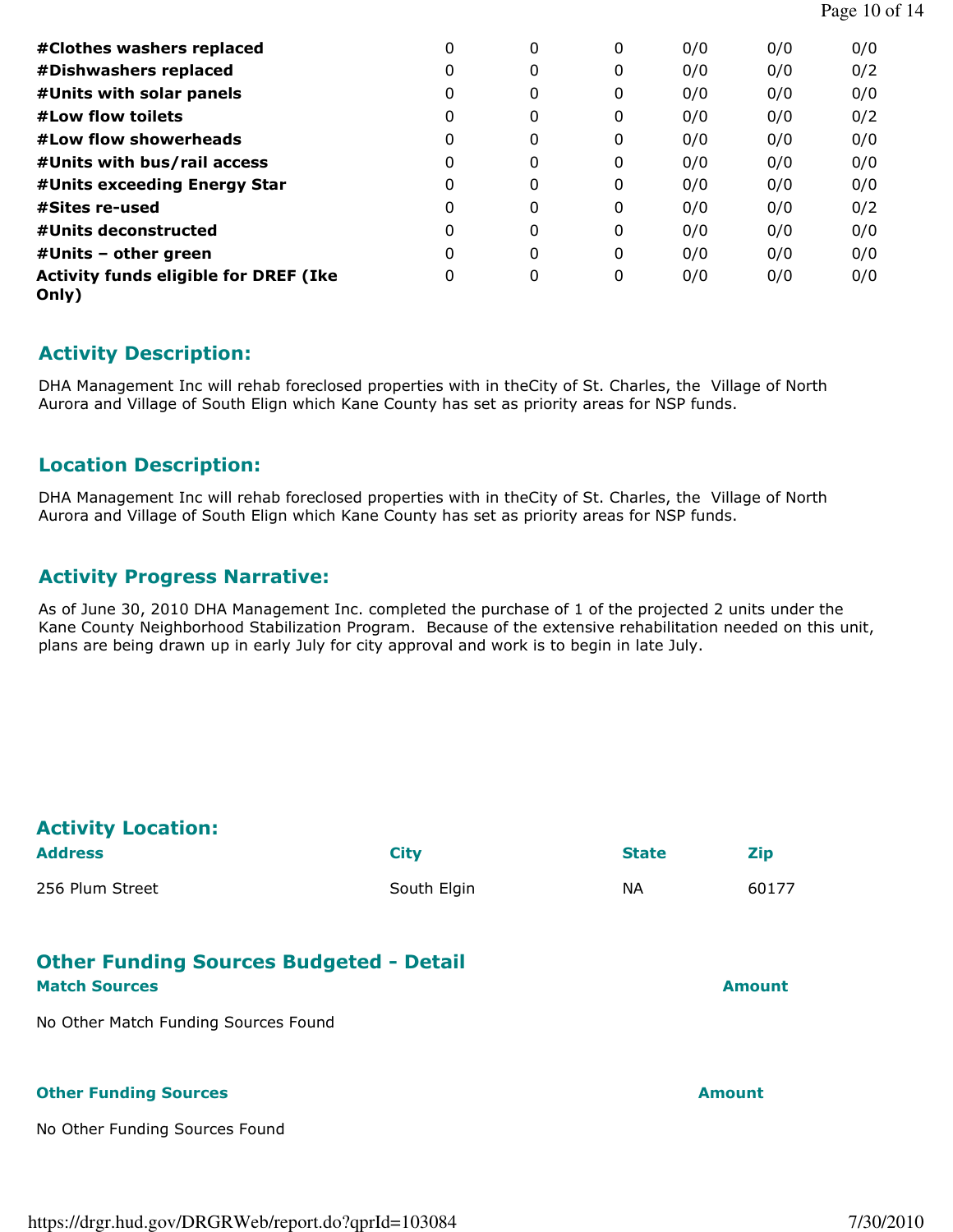Grantee Activity Number: MHL-1-A

Activity Category: Acquisition - general

Project Number: NSP-02

Projected Start Date: 05/28/2010

National Objective: NSP Only - LMMI

Responsible Organization: Mercy Housing LakeFront

Activity Title: Mercy Housing Lakefront -- Acquisition

Activity Status: Under Way

Project Title: Purchase and Rehabilitation

#### Projected End Date:

03/01/2013

|                                                | Apr 1 thru Jun 30, | <b>To Date</b> |
|------------------------------------------------|--------------------|----------------|
|                                                | 2010               |                |
| <b>Total Projected Budget from All Sources</b> | N/A                | 580,353        |
| <b>Total CDBG Program Funds Budgeted</b>       | N/A                | 580,353        |
| <b>Program Funds Drawdown</b>                  | 89,630.54          | 89,630.54      |
| <b>Obligated CDBG DR Funds</b>                 | 368,788            | 368,788        |
| <b>Expended CDBG DR Funds</b>                  | 89,630.54          | 89,630.54      |
| <b>Mercy Housing LakeFront</b>                 | 89630.54           | 89630.54       |
| <b>Match Contributed</b>                       | 0                  | 0              |
| <b>Program Income Received</b>                 | 0                  | $\mathbf 0$    |
| <b>Program Income Drawdown</b>                 | 0                  | $\Omega$       |

#### Performance Measures

|                                                    | <b>This Report Period</b> |              |         | <b>Cumulative Actual Total /</b><br><b>Expected</b> |      |                     |
|----------------------------------------------------|---------------------------|--------------|---------|-----------------------------------------------------|------|---------------------|
|                                                    | Low                       | <b>Mod</b>   | Total   | Low                                                 | Mod  | Total               |
| # of Properties                                    | 0                         | 0            | 2       | 0/0                                                 | 0/0  | 2/8                 |
| # of housing units                                 | 0                         | $\mathbf{0}$ | 2       | 0/0                                                 | 0/0  | 2/8                 |
| # of buildings (non-residential)                   | 0                         | 0            | 0       | 0/0                                                 | 0/0  | 0/0                 |
| # of Households benefitting                        | 0                         | 0            | 0       | 0/0                                                 | 0/8  | 0/8                 |
| # of Persons benefitting                           | 0                         | 0            | 0       | 0/0                                                 | 0/32 | 0/32                |
| # of Permanent Jobs Created                        | 0                         | $\mathbf{0}$ | 0       | 0/0                                                 | 0/0  | 0/0                 |
| # of Parcels acquired by<br>condemnation           | 0                         | $\mathbf{0}$ | 0       | 0/0                                                 | 0/0  | 0/0                 |
| # of Parcels acquired by admin<br>settlement       | 0                         | $\mathbf{0}$ | 0       | 0/0                                                 | 0/0  | 0/0                 |
| # of Parcels acquired voluntarily                  | 0                         | 0            | 2       | 0/0                                                 | 0/0  | 2/8                 |
| <b>Total acquisition compensation to</b><br>owners | 0                         | 0            | 144,000 | 0/0                                                 |      | 0/0 144,000/480,000 |

#### Activity Description:

Mercy Housing Lakefront will be acquiring foreclosed properties with in the City of St. Charles, the Village of North Aurora, the Village of Carpentersville, and Village of South Elign which Kane County has set as priority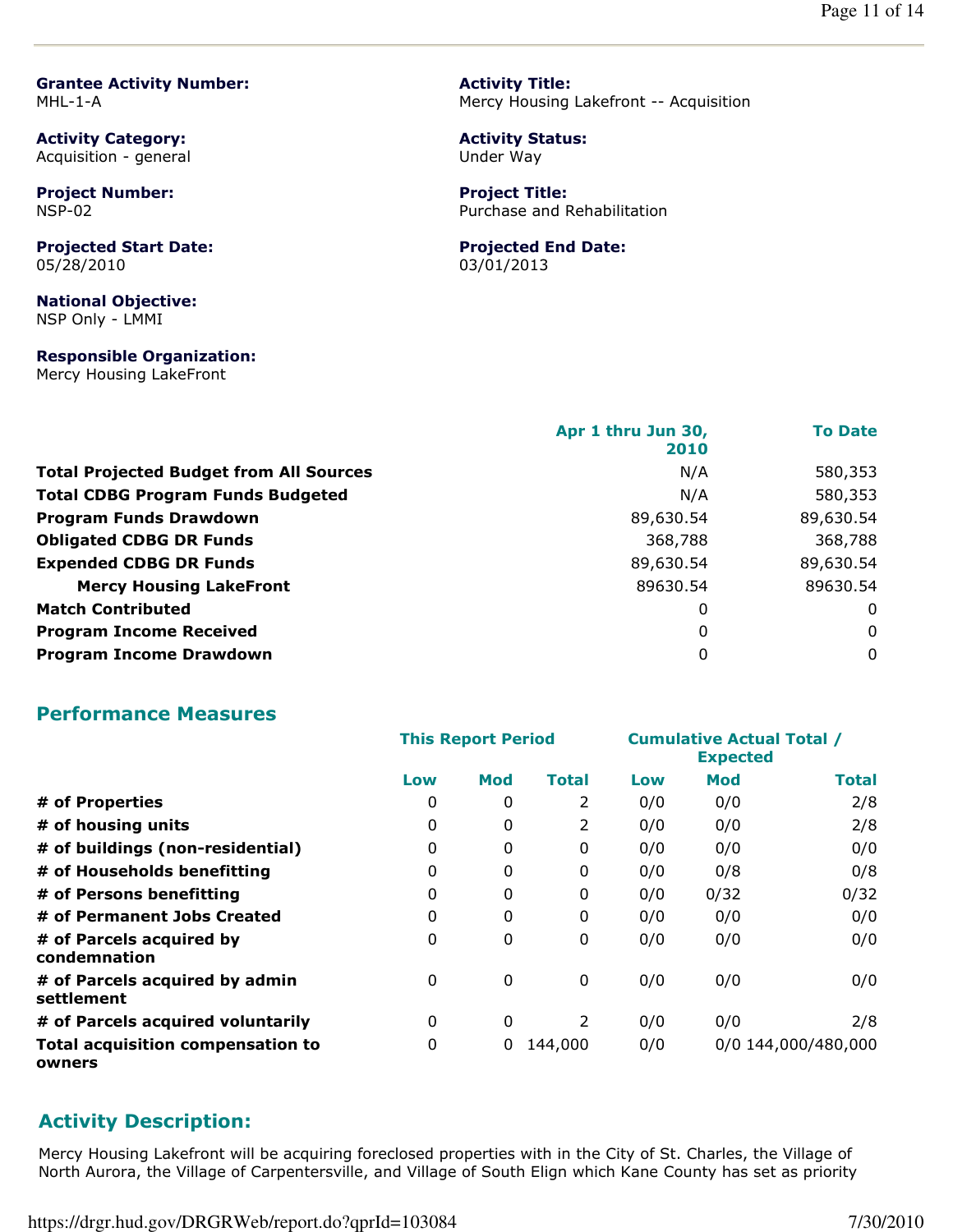### Location Description:

Mercy Housing Lakefront will be acquiring foreclosed properties with in the City of St. Charles, the Village of North Aurora, the Village of Carpentersville, and Village of South Elign which Kane County has set as priority areas for NSP funds.

#### Activity Progress Narrative:

As of June 30, 2010 Mercy Housing Lakefront and its partners completed the purchase of 2 of the projected 8 units under the Kane County Neighborhood Stabilization Program. Additionally on June 30th Mercy Housing Lakefront had submitted offers on 7 additional foreclosed properties within Kane County, of these 7 offers 3 had executed sales contracts and 3 had verbal acceptances of the offer.

#### Activity Location:

| <b>Address</b><br><b>City</b>                                                        |                  |                                                            | <b>State</b>  | <b>Zip</b> |  |
|--------------------------------------------------------------------------------------|------------------|------------------------------------------------------------|---------------|------------|--|
| 3 Evergreen Lane                                                                     | Carpentersvilles |                                                            | <b>NA</b>     | 60110      |  |
| 477 Spring Street                                                                    | South Elgin      |                                                            | <b>NA</b>     | 60177      |  |
|                                                                                      |                  |                                                            |               |            |  |
| <b>Other Funding Sources Budgeted - Detail</b><br><b>Match Sources</b>               |                  |                                                            | <b>Amount</b> |            |  |
| No Other Match Funding Sources Found                                                 |                  |                                                            |               |            |  |
|                                                                                      |                  |                                                            |               |            |  |
| <b>Other Funding Sources</b>                                                         |                  |                                                            | <b>Amount</b> |            |  |
| No Other Funding Sources Found                                                       |                  |                                                            |               |            |  |
|                                                                                      |                  |                                                            |               |            |  |
| <b>Grantee Activity Number:</b><br>MHL-1-R                                           |                  | <b>Activity Title:</b><br>Mercy Housing Lakefront -- Rehab |               |            |  |
| <b>Activity Category:</b><br>Rehabilitation/reconstruction of residential structures |                  | <b>Activity Status:</b><br>Under Way                       |               |            |  |
| <b>Project Number:</b><br><b>NSP-02</b>                                              |                  | <b>Project Title:</b><br>Purchase and Rehabilitation       |               |            |  |
| <b>Projected Start Date:</b><br>05/28/2010                                           |                  | <b>Projected End Date:</b><br>03/01/2013                   |               |            |  |
| <b>National Objective:</b><br>NSP Only - LMMI                                        |                  |                                                            |               |            |  |

Apr 1 thru Jun 30, 2010 To Date Total Projected Budget from All Sources **N/A** 668,088

https://drgr.hud.gov/DRGRWeb/report.do?qprId=103084 7/30/2010

Responsible Organization: Mercy Housing LakeFront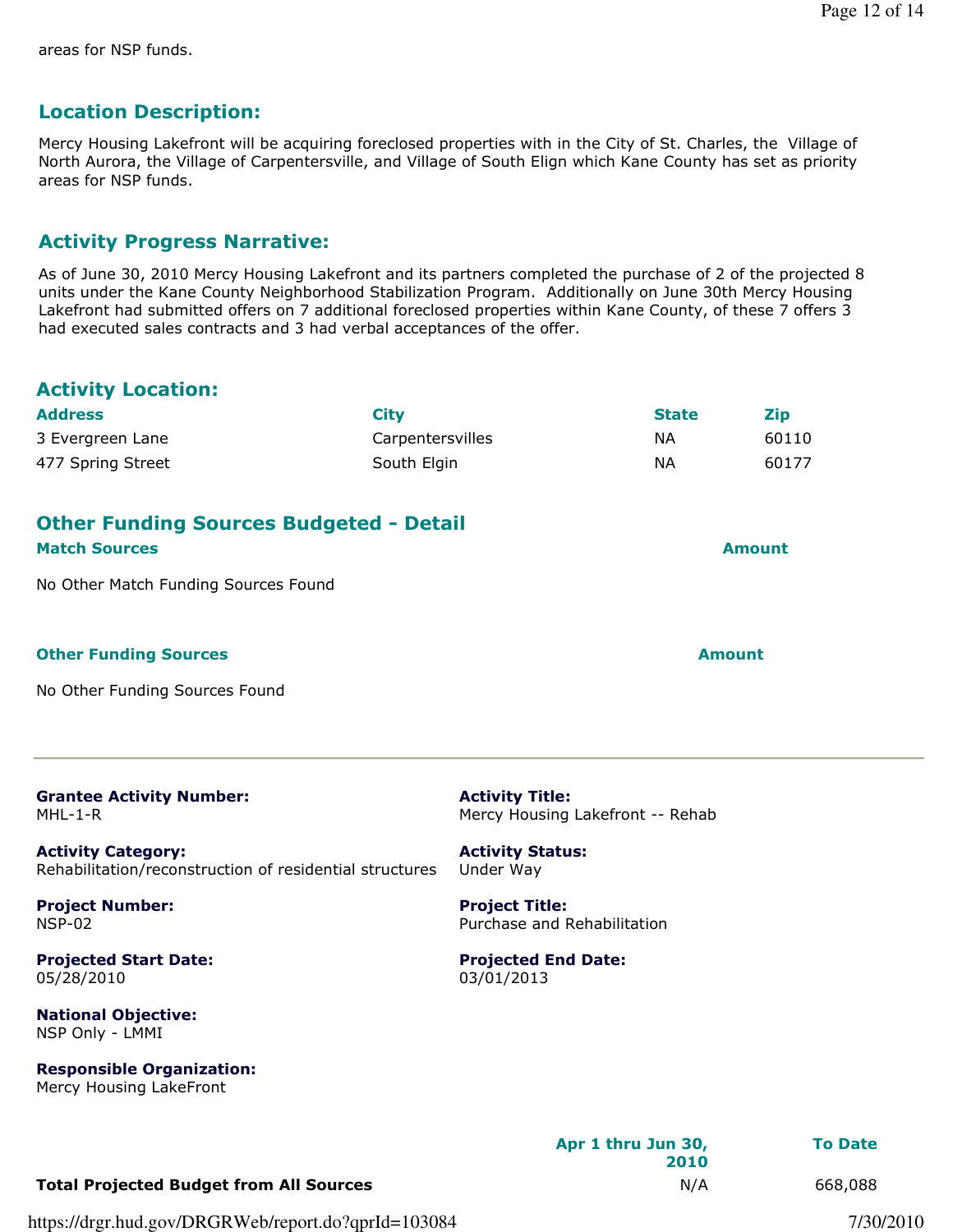| <b>Total CDBG Program Funds Budgeted</b> | N/A    | 668,088 |
|------------------------------------------|--------|---------|
| <b>Program Funds Drawdown</b>            | 0      |         |
| <b>Obligated CDBG DR Funds</b>           | 47,875 | 47,875  |
| <b>Expended CDBG DR Funds</b>            | 0      |         |
| <b>Mercy Housing LakeFront</b>           | 0      | 0       |
| <b>Match Contributed</b>                 | 0      | 0       |
| <b>Program Income Received</b>           | 0      | 0       |
| <b>Program Income Drawdown</b>           | 0      |         |

#### Performance Measures

|                                                       | <b>This Report Period</b> |            |                | <b>Cumulative Actual Total /</b><br><b>Expected</b> |            |              |
|-------------------------------------------------------|---------------------------|------------|----------------|-----------------------------------------------------|------------|--------------|
|                                                       | Low                       | <b>Mod</b> | <b>Total</b>   | Low                                                 | <b>Mod</b> | <b>Total</b> |
| # of Properties                                       | 0                         | 0          | 2              | 0/0                                                 | 0/0        | 2/8          |
| # of housing units                                    | 0                         | 0          | $\overline{2}$ | 0/0                                                 | 0/0        | 2/8          |
| # of Households benefitting                           | 0                         | 0          | $\mathbf{0}$   | 0/0                                                 | 0/32       | 0/32         |
| #Energy Star Replacement Windows                      | 0                         | 0          | $\mathbf{0}$   | 0/0                                                 | 0/0        | 0/0          |
| #Additional Attic/Roof Insulation                     | 0                         | 0          | $\mathbf{0}$   | 0/0                                                 | 0/0        | 0/0          |
| #High efficiency heating plants                       | 0                         | 0          | 0              | 0/0                                                 | 0/0        | 0/8          |
| #Efficient AC added/replaced                          | 0                         | 0          | $\Omega$       | 0/0                                                 | 0/0        | 0/0          |
| #Replaced thermostats                                 | 0                         | 0          | $\mathbf{0}$   | 0/0                                                 | 0/0        | 0/0          |
| #Replaced hot water heaters                           | 0                         | 0          | 0              | 0/0                                                 | 0/0        | 0/8          |
| #Light Fixtures (indoors) replaced                    | 0                         | 0          | 0              | 0/0                                                 | 0/0        | 0/0          |
| #Light fixtures (outdoors) replaced                   | 0                         | 0          | 0              | 0/0                                                 | 0/0        | 0/0          |
| #Refrigerators replaced                               | 0                         | 0          | $\Omega$       | 0/0                                                 | 0/0        | 0/8          |
| #Clothes washers replaced                             | 0                         | 0          | $\mathbf{0}$   | 0/0                                                 | 0/0        | 0/0          |
| #Dishwashers replaced                                 | 0                         | 0          | $\mathbf{0}$   | 0/0                                                 | 0/0        | 0/8          |
| #Units with solar panels                              | 0                         | 0          | $\mathbf{0}$   | 0/0                                                 | 0/0        | 0/0          |
| #Low flow toilets                                     | 0                         | 0          | 0              | 0/0                                                 | 0/0        | 0/0          |
| #Low flow showerheads                                 | 0                         | 0          | $\mathbf{0}$   | 0/0                                                 | 0/0        | 0/0          |
| #Units with bus/rail access                           | 0                         | 0          | 0              | 0/0                                                 | 0/0        | 0/0          |
| #Units exceeding Energy Star                          | 0                         | 0          | $\mathbf{0}$   | 0/0                                                 | 0/0        | 0/0          |
| #Sites re-used                                        | 0                         | 0          | $\mathbf{0}$   | 0/0                                                 | 0/0        | 0/8          |
| #Units deconstructed                                  | $\Omega$                  | 0          | 0              | 0/0                                                 | 0/0        | 0/0          |
| #Units - other green                                  | 0                         | 0          | $\mathbf{0}$   | 0/0                                                 | 0/0        | 0/0          |
| <b>Activity funds eligible for DREF (Ike</b><br>Only) | 0                         | 0          | 0              | 0/0                                                 | 0/0        | 0/0          |

#### Activity Description:

Mercy Housing Lakefront will be rehabing foreclosed properties with in the City of St. Charles, the Village of North Aurora, the Village of Carpentersville, and Village of South Elign which Kane County has set as priority areas for NSP funds.

#### Location Description:

Mercy Housing Lakefront will be rehabing foreclosed properties with in the City of St. Charles, the Village of North Aurora, the Village of Carpentersville, and Village of South Elign which Kane County has set as priority areas for NSP funds.